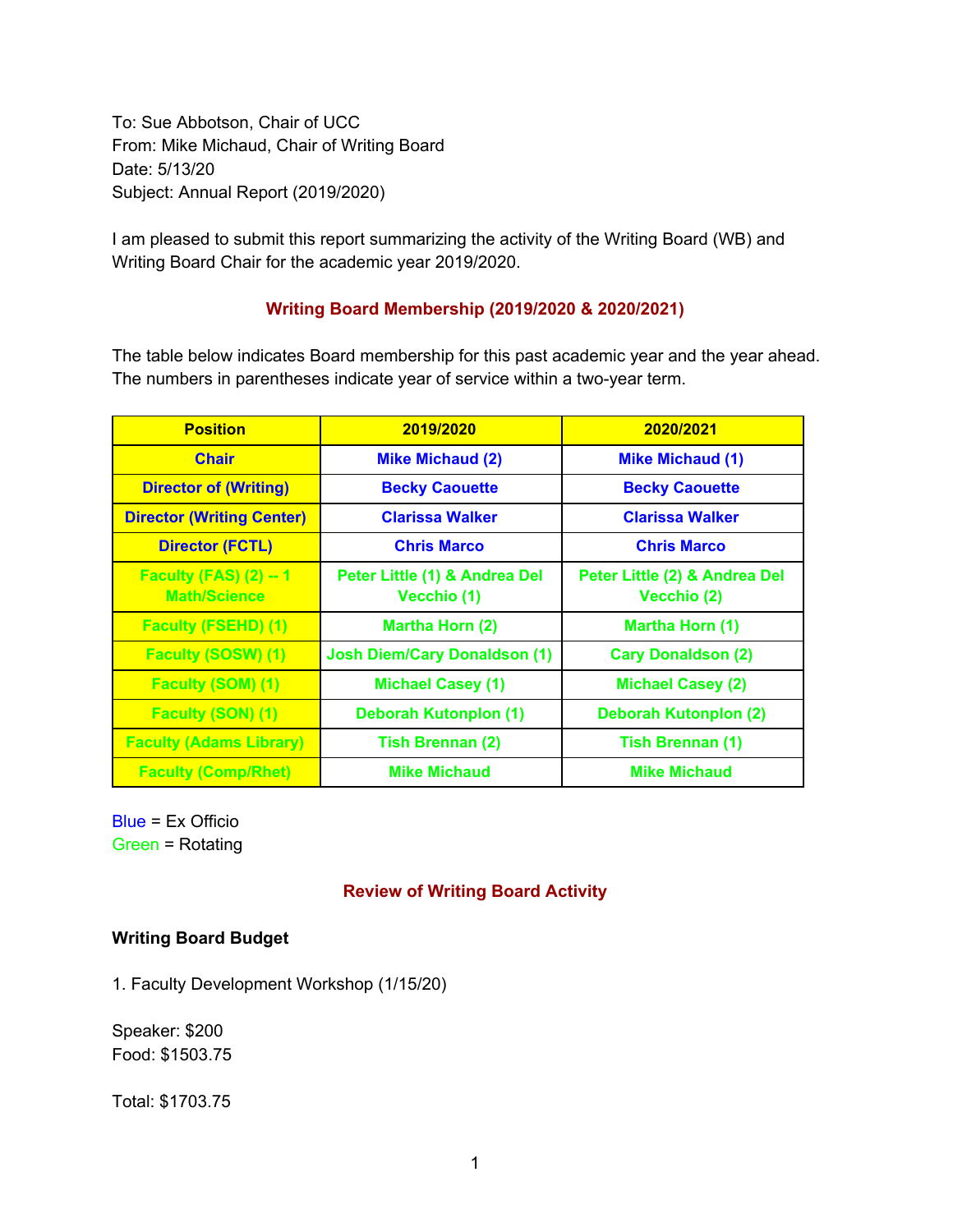## **Writing Board Meeting Dates (2019/20)**

- Fall 2019: 9/18, 10/23, 11/20
- Spring 2020: 2/26, 3/25 (cancelled), 4/22 (cancelled)

## **Writing Board Professional Development Offerings**

This year, the Writing Board sponsored and hosted two main events on campus:

# *1. First-Pages (10/21/19)*

This was the seventh year the WB teamed up with the First-Year Writing Program and Writing Center to host a Writing Week event and exhibit, First Pages. We had ten readers and twenty-nine first-pages submissions. Attendance was at 15-20.

# *2. Faculty Development Workshop (1/15/20)*

This marked the 24th year that the WB has hosted the annual Faculty Development Workshop during the winter break. Our approach was a departure from prior years in the sense that we did not contract with a featured speaker to deliver a morning lecture, choosing, instead, to draw on the expertise of our own local RIC faculty to provide a range of professional development opportunities to attendees (our luncheon speaker was Dr. Howard Tinburg of Bristol Community College). In this way, we provided what we called an "Unworkshop" to our full- and part-time faculty attendees (promotional documents from the event can be found in Appendix A). Based on the feedback we received, it seems that our "unworkshop" approach was well-received; it is a format we will likely try again in future years (a summary of our feedback can be found in Appendix B).

In addition to a desire to try a different format, the rationale for our approach this year was to free up funds in our budget for targeted professional development on Writing in the Disciplines (WID) that was to take place at the close of the academic year. In short, with the money we saved on the FDW we hoped to incentivize our faculty to participate in PD targeted at WID pedagogy. Sadly, this was not possible given the emergency situation the college entered as a result of the COVID-19 crisis.

# **Review of Chair's Activity**

The WB Chair's responsibilities include leading the WB and developing and facilitating professional development opportunities for faculty on writing pedagogy. Below, I share my activity from this year.

## **1. Summer Seminar for Teaching Writing (SSTW)**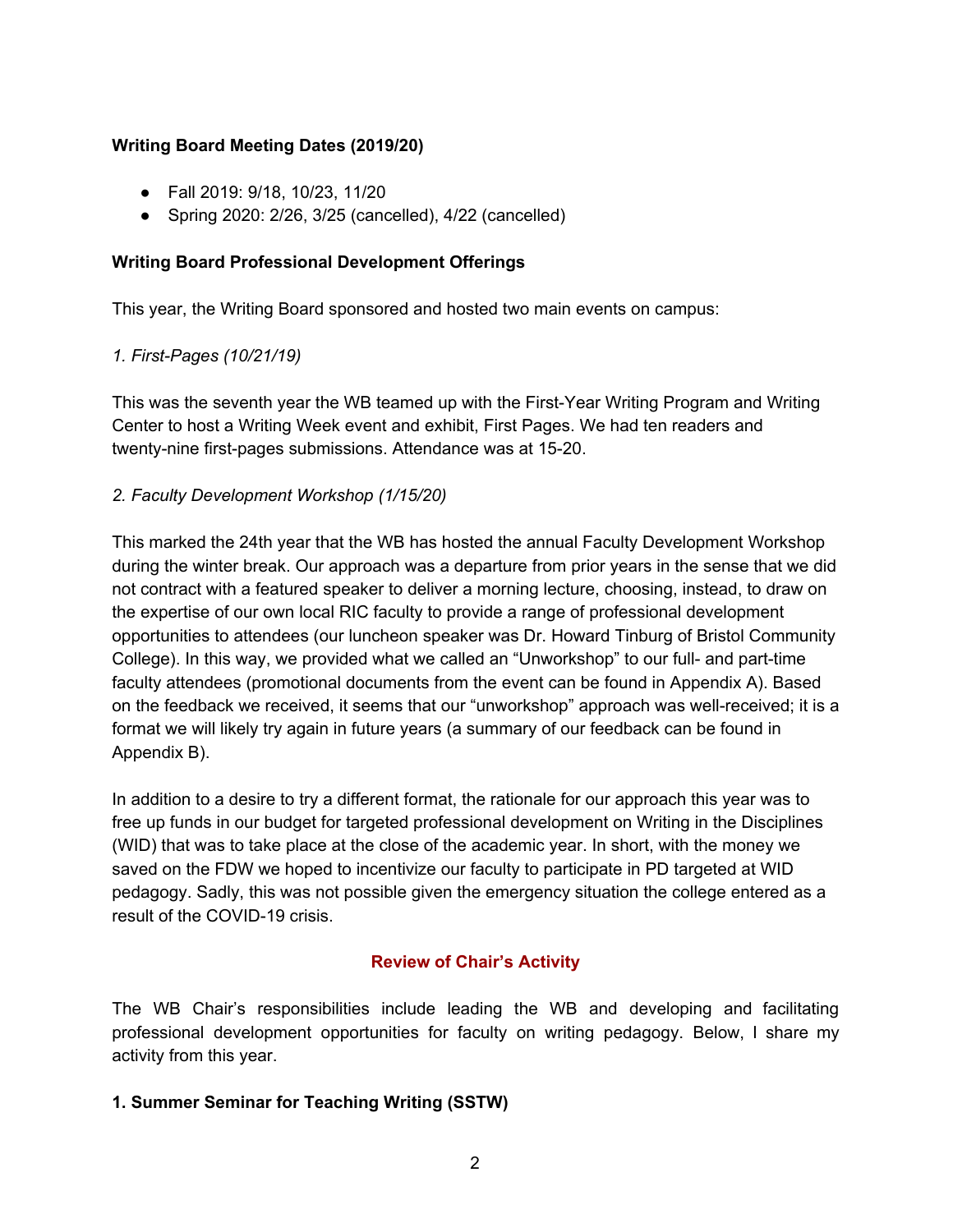The 2019/20 academic year marked the ninth for the SSTW. Technically, the SSTW is offered under the Faculty Center for Teaching Writing (FCTL), but I teach it in my capacity as WB chair. Seven faculty members participated this year:

- Murat Aydogdu (Economics and Finance)--2nd time
- Sally Hamouda (Math and CS)
- Maria Lawrence (Elementary Education)--2nd time
- Soumyadeep Mukherjee (PE and Health)
- Jason Sawyer (PE and Health)
- Rebecca Sparks (Math and CS)
- Jiyun Wu (Management and Marketing)
- Benjamin Young (Physical Sciences)--2nd time
- Susan Zoll (Early Childhood Education)

Sadly, due to the COVID-19 crisis these faculty members were unable to share their experiences at our annual Panel Presentation event in March. In any event, I'd like to thank them for their time and efforts towards learning new strategies for teaching writing effectively in disciplinary courses.

Given the current circumstances, this will be the first year since 2011 that we will not offer the SSTW.

# **2. Co-Op Workshops, Professional Development, Consultations**

- a. WAC Summer Seminar, Denver University (6/24-26)
- b. Grant Writing Workshop (ORGA) (8/19/19)
- c. SSTW: Ongoing meetings and consultation throughout the academic year.
- d. The How to of Peer Review (11/11-11/15/19)
- e. Co-Op Workshop (FCTL): Software for Peer Review (10/15/19)
- f. College Lecture Series Grant: Secured to bring Howard Tinberg to campus for January FYW Summit (event was cancelled, funding was reallocated to Tinberg's FDW talk)
- g. The How to of Great Writing Assignments (04/13-04/19/2020)
- h. Faculty Consultations: Ongoing consulting with our faculty on matters related to writing and pedagogy.
- i. Rhode Island Writing Program Leaders (RIWPL): I am a member of the RIWPL, a small group of writing program leaders who meet periodically to discuss pedagogy, curriculum, and writing program administration.

# **3. WID Visibility Initiative (WID Interim Director)**

I'd like to provide an update on my ongoing work on this initiative, which began in the spring of 2018 when I was appointed the interim Writing in the Disciplines Coordinator by COGE. This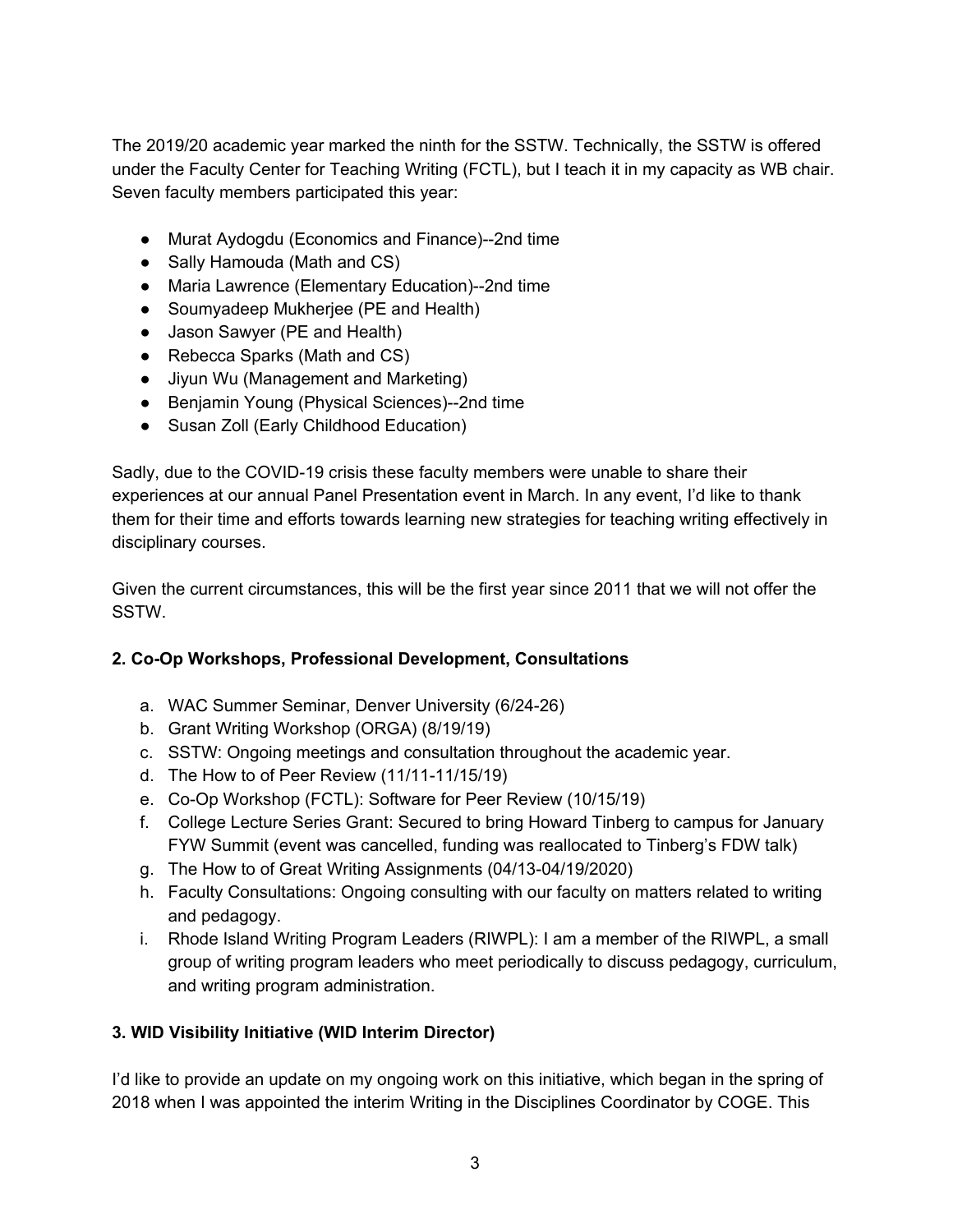year, the WID Visibility Initiative by far took up the majority of my time as Writing Board chair.

1. WID Webpages

The following list provides an update of all departments/programs and the status of their WID webpages. All of these are completed unless otherwise noted.

# A & S

Africana Studies Anthropology Art Biology (incomplete: Health Sciences, Medical Imaging) **Communication** English Environmental Studies Film Studies Gender and Women's Studies Global Studies History Justice Studies Liberal Studies Math and Computer Science Modern Languages (incomplete: all) Music, Theatre, and Dance (incomplete: music) Philosophy Physical Sciences (incomplete: all) Political Science (incomplete: geography) Psychology Sociology

# FSEHD

Educational Studies (incomplete: all) Elementary Education Health and Physical Education Special Education (incomplete)

# **Business**

Accounting and CIS Economics and Finance (in process) Health Care Administration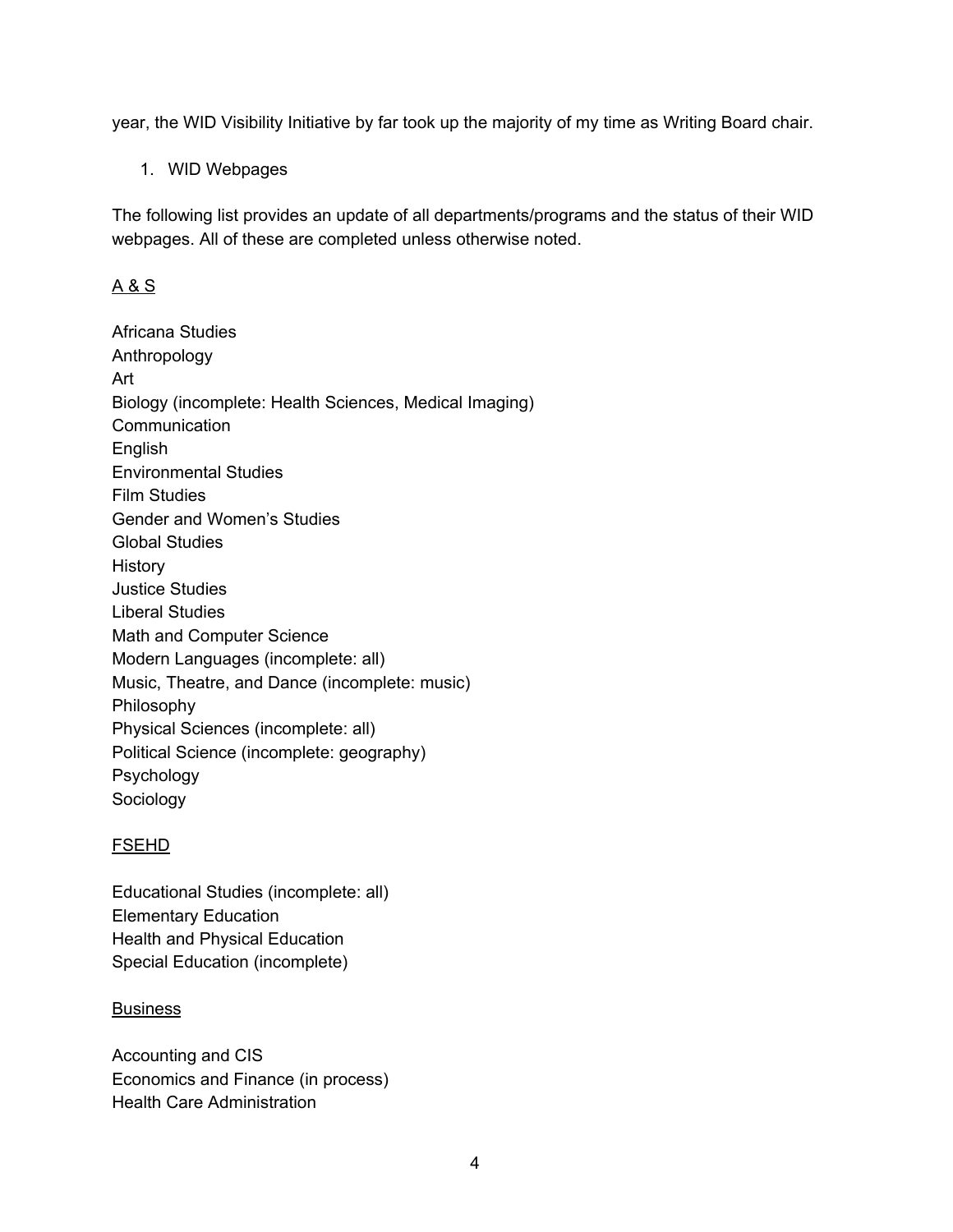Management and Marketing

**Nursing** 

Nursing Social Work

Social Work (incomplete)

2. Updating RhodeMaps

Rhodemaps for all departments/programs are being updated to reflect WID courses as of spring 2020.

3. Syllabus Statements

I will continue to work with departments/programs to ensure that faculty teaching departmentally-designated WID courses include a statement identifying WID courses as such.

4. "W" Designation for WID Courses

As you are aware, we are in the process of awaiting a final vote from UCC which will move forward work already approved by COGE to add a "W" designation to all WID courses in the college catalogue. This will be a significant step forward for the college in raising the visibility of WID classes.

# **Recommendations**

With an incoming Provost/VPAA and having now completed my fourth two-year term as Writing Board chair, now may be a good time to step back and reflect and revisit the work of the Writing Board and the Writing Board chair (also the Interim Writing in the Disciplines coordinator). It's an apropos moment, in particular, to revisit the description and charge of the Board and Chair as outlined in the Curriculum Committee manual, section 2.5.3. and Appendix III-C (I-III). There are a number of questions here to consider:

1. Over the past half dozen or so years the college has allocated generous funding towards professional development for writing pedagogy, but these funds have not been centralized in a single budget and some have remained contingent upon ongoing approval. For example, in addition to the 4 FLH provided to the Board chair each semester, roughly \$8000/year is allocated for the annual Faculty Development Workshop and other PD offerings each year. These monies, I believe, originate in the budget of the Provost but are kept by the Dean of Arts and Sciences. Another \$10,000 or so per year is allocated for the annual Summer Seminar for Teaching Writing (SSTW),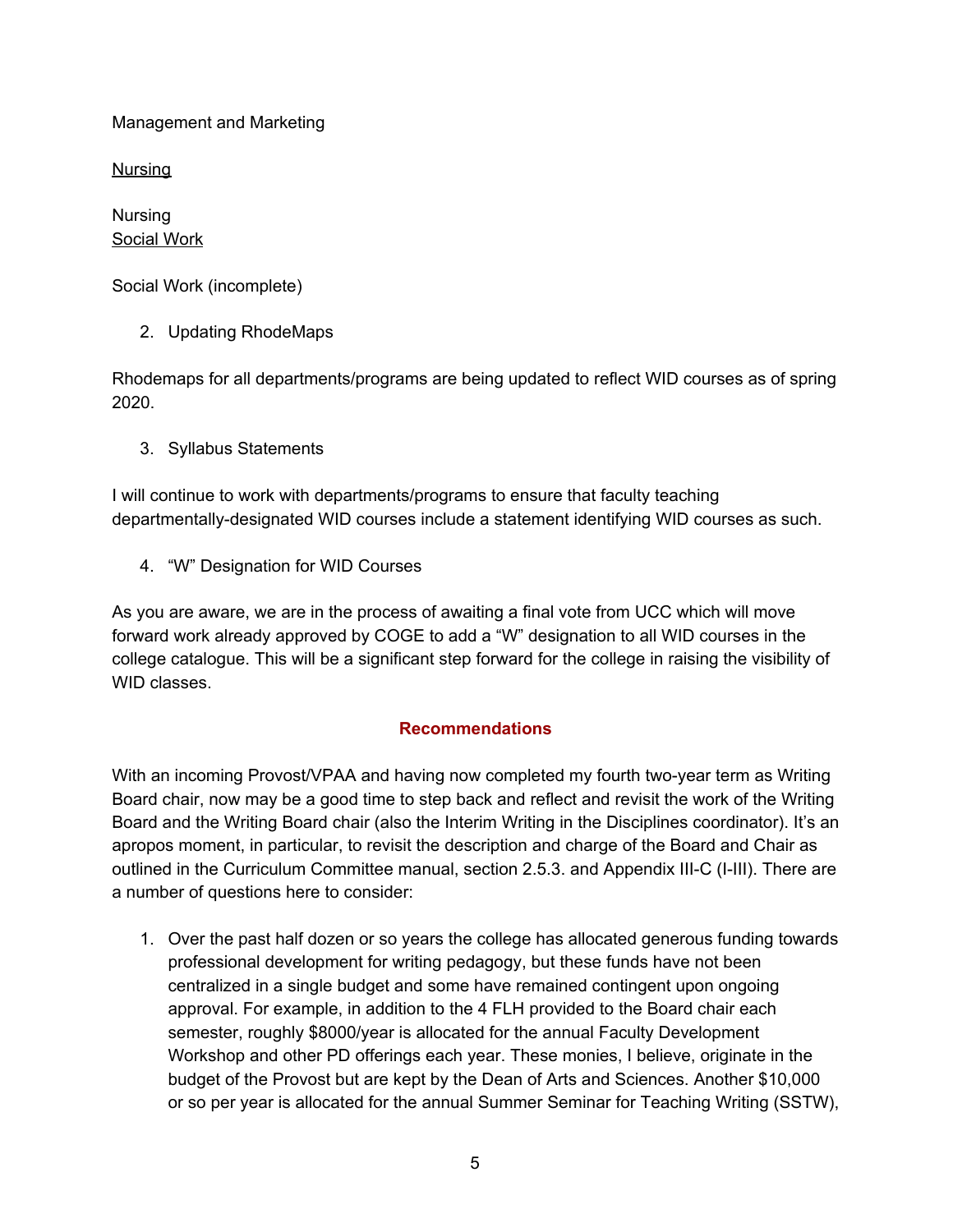but this money is not guaranteed or secured and must be requested anew each year. Finally, two FLH's are allocated to the Writing Board chair for teaching the SSTW during summer session 1. A more regular and secure funding mechanism might better serve the professional development needs of the faculty and student body.

- 2. Our WID requirement was created around 2012 when the "new" General Education program at the college was established. At this time the Committee on General Education (COGE) was given oversight on the requirement. A 2017 report by then-Assessment Coordinator Dr. Maureen Reddy, however, revealed significant concerns about the extent to which departments and programs were meeting the mandate of the WID requirement and as a result of Dr. Reddy's report I was appointed Interim WID Coordinator and tasked with creating more awareness and visibility about the existence of WID at the college (by faculty and students). It remains a question whether locating WID under COGE best serves the needs of the faculty and student body. This is a question that deserves further consideration.
- 3. Our WID requirement was drafted, as I indicated above, in 2012 and has not been significantly revisited or revised since. Does a "requirement" suffice? Many other colleges and universities have WAC or WID programs, not requirements. Our WID requirement statement is minimalist in its approach and, as Dr. Reddy discovered via her assessment work and as I have discovered over my two years of work as interim WID Coordinator, there are considerable questions among our faculty about WID at RIC. For example: How is a WID course different from a non-WID course? Who should teach WID courses (and who should not?)? How many students should be allowed in WID courses? What kind of training, minimally, should faculty who teach WID courses be required to undergo? How often should departments/programs revisit the courses they have designated as WID and what is the mechanism for doing so? How should WID be assessed? In sum, while the awareness-work of the past two years has been an important step in working to meet the WID requirement, there are many additional questions to be addressed regarding WID at RIC.
- 4. My role at the college currently can be categorized in three ways: 1) Interim WID Coordinator (term unspecified), 2) founder/instructor of the Summer Seminar for Teaching Writing, 3) Writing Board Chair. With my WID work I report to COGE. With my SSTW work I collaborate/coordinate with the FCTL but am ultimately accountable to the Provost who funds the initiative. With my Writing Board chair work I report to UCC. There must be a simpler way to arrange these roles into one coherent position.

Further, I just sat, unopposed, for my fourth election to Writing Board chair. Given that the work of the chair now entails considerable professional development work, work which requires experience and knowledge of WID/WAC theory and pedagogy, it's no longer the case that just any faculty member could effectively lead the Board (hence the reason why I continue to run unopposed). If I were to decide not to run for WB chair,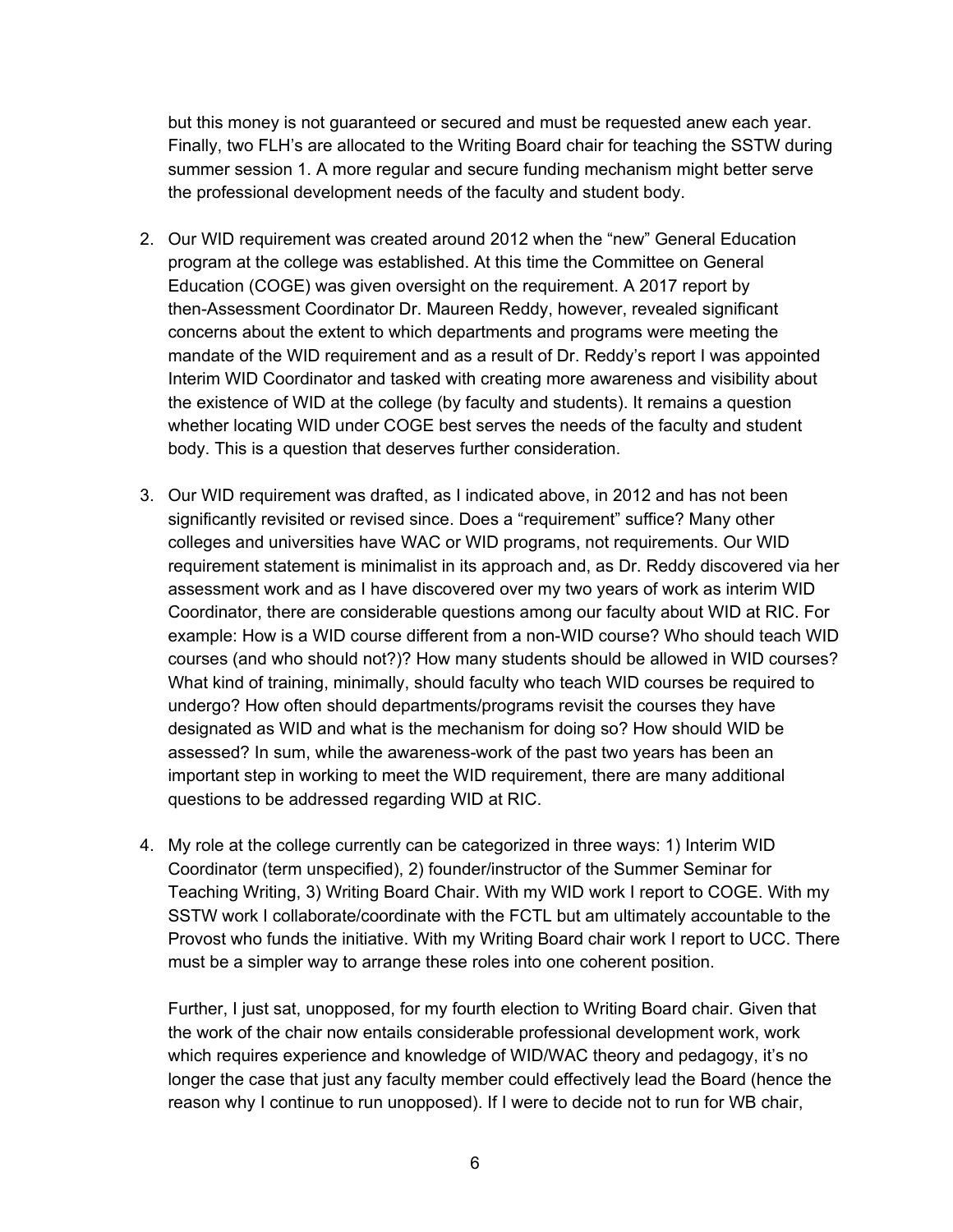aside from the WC Director and the Director of Writing, there are no other faculty members on our campus who are qualified to do the work of the chair as it is currently described. A better arrangement would be to appoint me as WID Coordinator, in the same that way we have an FYS Coordinator and, soon, a Connections Coordinator and to rethink the role of the WB chair. This position, elsewhere, is usually filled by a non-writing specialist. Further, boards or committees elsewhere typically have responsibilities which extend beyond planning professional development events (usually they vet WID/WAC courses, a task that is now handled at RIC by COGE).

I am raising questions here about curriculum, policy, compensation, lines of reporting etc. In light of these questions and with our incoming Provost, I would like to propose that now is an excellent moment to step back from our work to take stock and reflect on WID at RIC and I would like to propose two potential mechanisms for doing so:

- 1. The Association for Writing Across the Curriculum (AWAC) has a Board of Consultants who, according to their website, "may be contacted with invitations to lead WAC workshops, review WAC programs, and promote WAC program development." The Council of Writing Program Administrators offers a similar consultant service. One way of taking stock might be to invite a consultant to our campus to conduct a study and offer their input on our WID requirement and various configurations as described above.
- 2. The Writing Board might conduct its own study of WID/WAC programs at benchmark institutions and at colleges/universities with well-regarded programs to understand how WID/WAC is configured and administered elsewhere and in order to propose changes to our configuration here.

Given the financial constraints the college is currently facing, option 2 might be the wiser choice, but should the Writing Board receive its funding in the fall per usual it might allocate some of its resources towards the consultant service (i.e. option 1).

Thank you for the chance to share these developments and for the college's ongoing support of the work of the Rhode Island College Writing Board.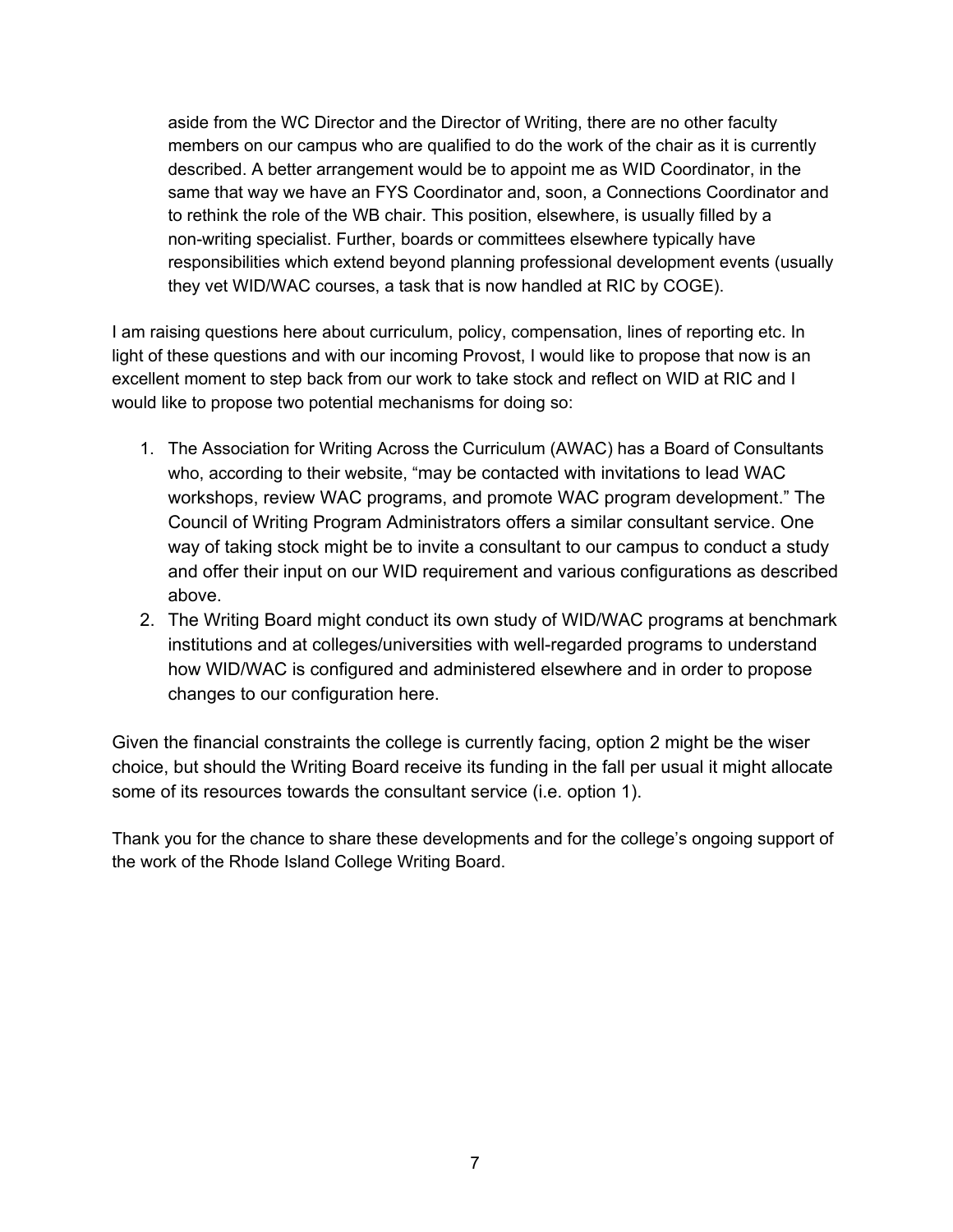### **Appendix A (Promotional Documents for Faculty Development Workshop)**



### **24th Annual Faculty Development Workshop Overview**

The Writing Board is excited to invite you to the 2020 Faculty Development Workshop--with a new format and new opportunities to learn and collaborate!

We are breaking from tradition this year and trying something different. From faculty feedback, we know that many people want more time to talk and work with colleagues, so we are making this year's workshop more interactive. The morning will include hands-on workshops, independent work sessions, and time for consultations with on-campus experts, rather than having a speaker as we have in the past.

Here is the itinerary for the 2020 Faculty Development Workshop:

| <b>Breakfast</b>          | 8:30-9:00am       |
|---------------------------|-------------------|
| Welcome                   | 9:00-9:15am       |
| Break Out Session (A)     | $9:15 - 10:30$ am |
| <b>Break</b>              | 10:30-10:45am     |
| Break Out Session (B)     | 10:45-12:00pm     |
| Lunch                     | 12:00-1:00pm      |
| <b>Wrap-Up Discussion</b> | 1:00-1:30pm       |

When you click on the link below to register you will see that we are asking you to choose how you would like to spend your morning (i.e. Break-Out Sessions A and B). There are several options to choose from:

#### 1. Discussion Workshops

These workshops, facilitated by RIC faculty, will be a collaborative sharing of ideas and teaching strategies with other faculty. Plan to bring an assignment, a problem, or a question that you would like to share and discuss with your colleagues on a given topic (see registration for topics).

### 2. Consultation/Work Time

Alger 110 will be reserved for faculty who wish to work individually or collaboratively with others on assignments, syllabi, etc. We envision the room as a kind of "maker space" for the entire morning. Various campus experts will be on hand to consult and offer assistance on matters related to writing and pedagogy (i.e. FCTL, USS, ESL faculty, Writing Board members, etc.).

#### 3. "How To" Instructional Workshops

These workshops will offer more direct instruction on best practices in writing pedagogy. There will also be time for discussion of specific questions you may have about how these practices can be applied in your courses (see registration for topics).

#### For more information and to register, please visit our website.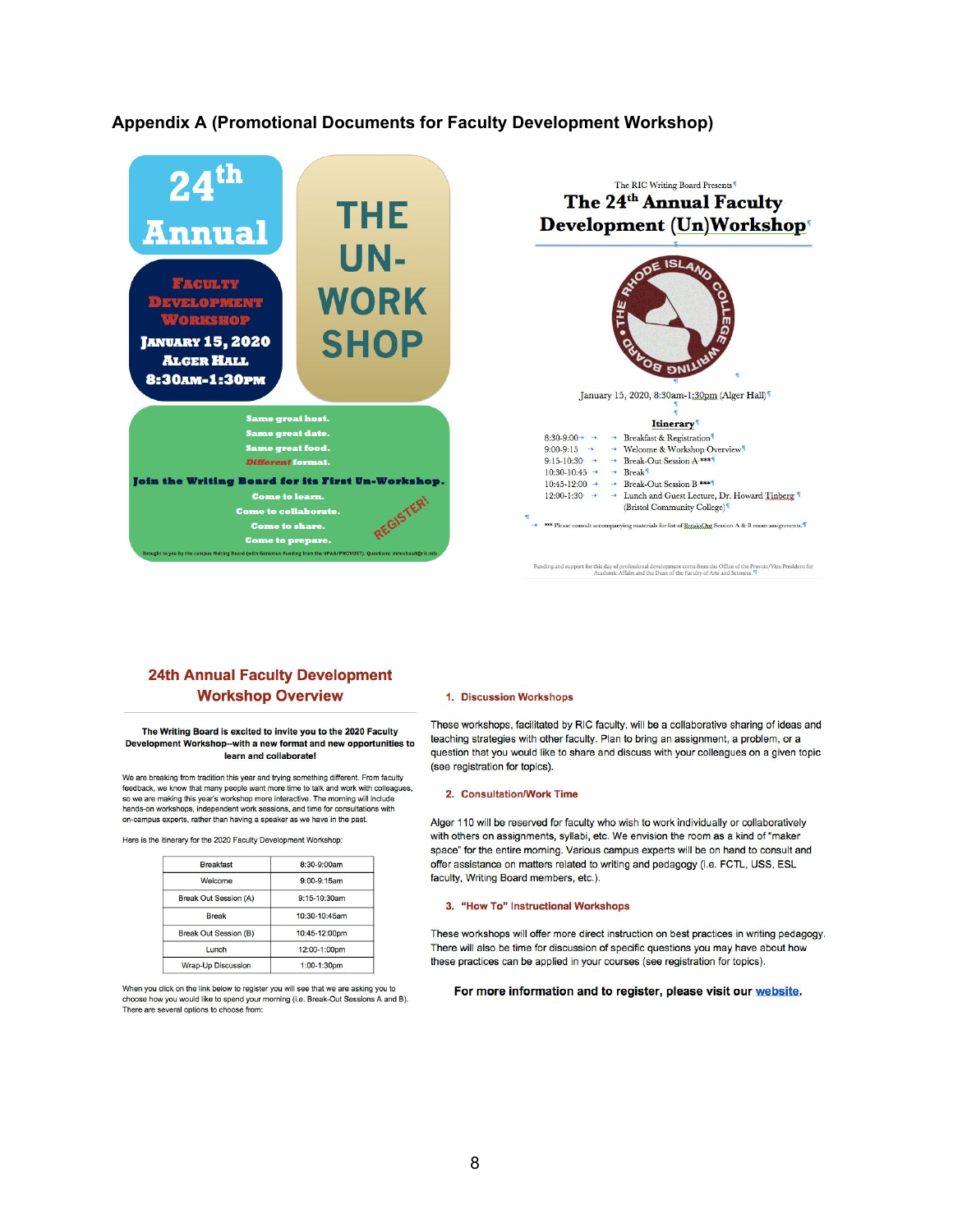# **Appendix B (Feedback from Faculty Development Workshop)**

## **Signed In at Event:**

2020: 63 (16 part-time faculty registered) 2019: 88

## **Feedback (**41)

 = very satisfied = satisfied somewhat satisfied = unsatisfied = very unsatisfied

Please rate your overall level of satisfaction with this year's Faculty Development Workshop.



40 responses

# **Sample Comments:**

- I thought the new sequence of workshops was good no post-lunch sag.
- I liked the format and found the content covered applicable to my current needs.
- Best I've ever attended
- This was very helpful for me as a new hire.
- I really enjoyed the format used this year. I found it refreshing
- Some of the workshops were not very well managed to produce maximum discussion.
- The new format worked well, I thought. I fear that we may be losing some faculty, though, without a featured speaker and hope that this year's format is not forever.
- I got some really great ideas to try out in my own courses, and other attendees expressed the same thing. Several said they wished the Writing Board would do this type of sharing workshop every year.
- I learned about the complexity of teaching writing in a spectrum of contexts.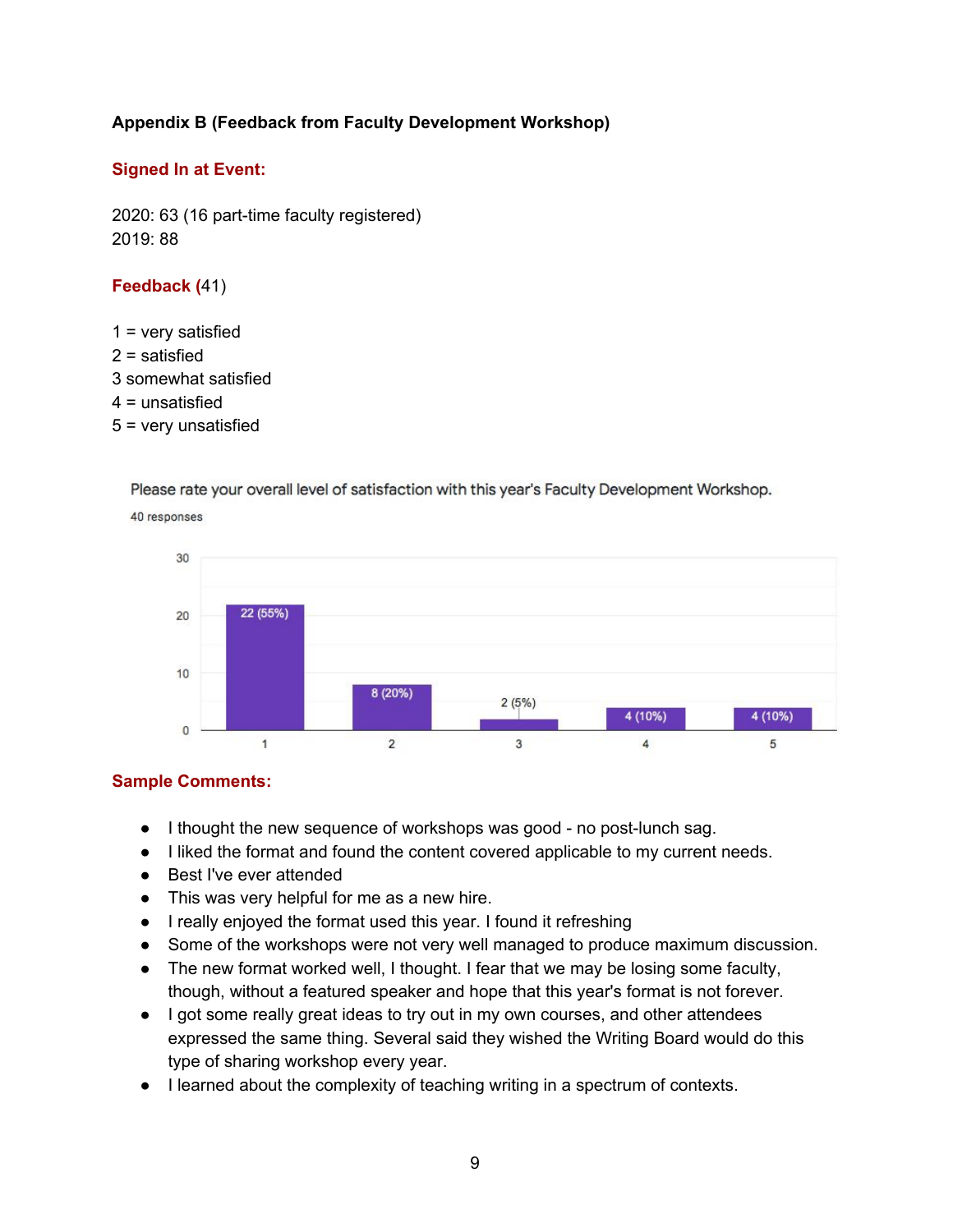

## How satisfied were you with the "How To" session you attended?

25 responses

How satisfied were you with the Session B Discussion Workshop you attended?

 $15$ 13 (52%)  $10$ 6 (24%) 5  $3(12%)$  $1(4%)$  $2(8%)$  $\overline{0}$  $\overline{c}$  $\overline{3}$  $\overline{5}$  $\overline{1}$  $\overline{4}$ 

 $\Box$ 

ıО



23 responses

25 responses



**Comments:**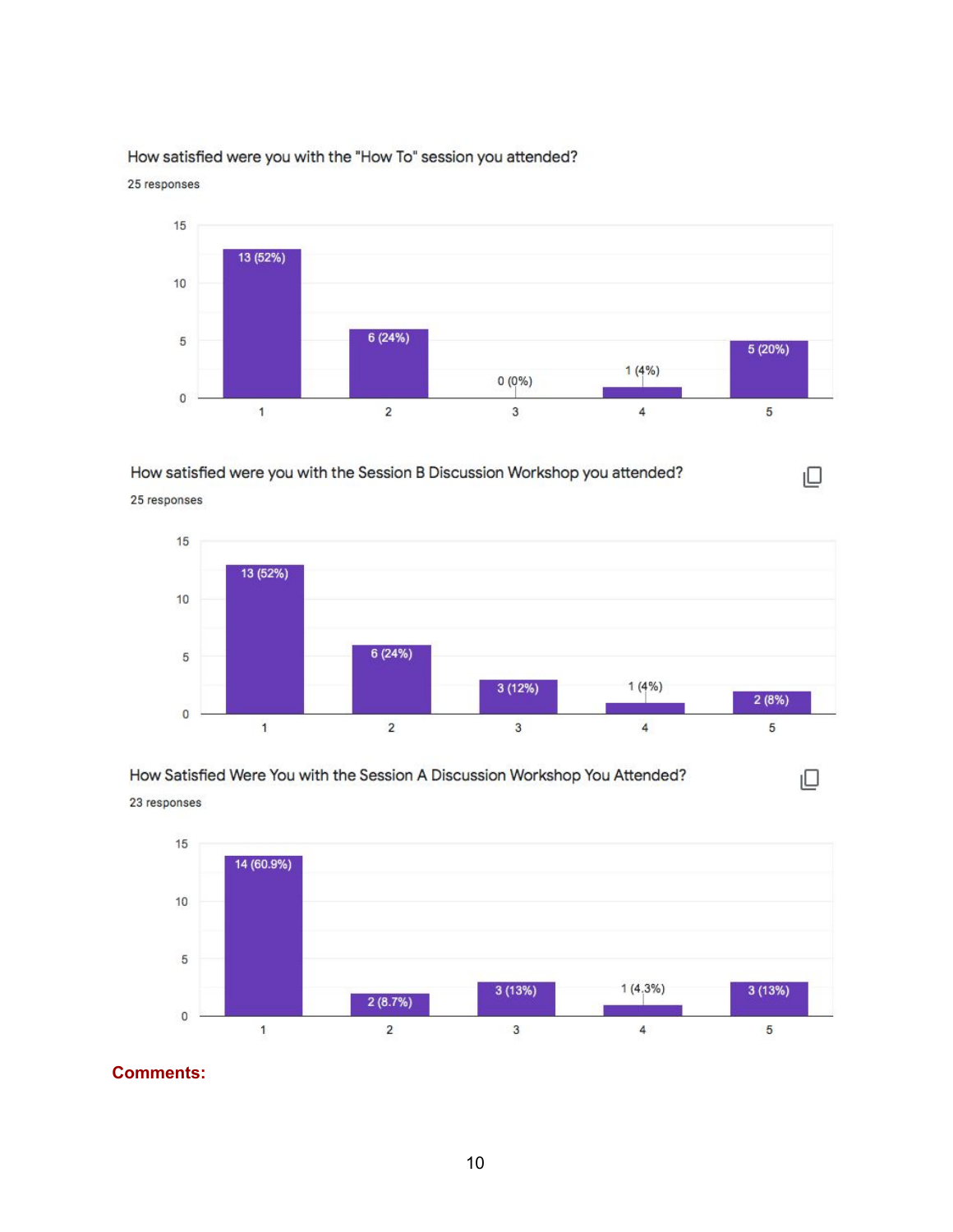- Very helpful, in particular the section presented by the two students who work at the Writing Center, insightful
- I liked being able to get responses from several people and talking through the problem several times. Good strategy that I will definitely steal for class.
- I liked the "peer Review" workshop with Marcotte. She encouraged us to move around and discuss methods with 2 or more attendees. Also, I was tickled because we all share a universality when it comes to writing in our various content areas.
- There weren't any solutions presented or really any guidance to focus us toward any kind of research-based ideas. I'm fine just sitting around shooting the bull with peers about the discussion questions, which is what we did, but I don't need to come to a workshop to do that.
- I signed up for an event, but spent the time working with Rachel and Tish from the library. This was tremendously helpful to have them and Scott on hand.
- Very well designed and delivered. Learned things that I can immediately implement, such as using blogs to make students writings visible to peers and having them comment on each others writings. Also became aware of the distinction between responding/grading vs. giving feedback and how I often choose the former over latter whereas it is the latter that will help my students improve.
- I did not attend a workshop. I worked one-on-one with Scott Badger, spoke with Laura from Project ExCel, and networked with other faculty. This was extremely useful. I strongly suggest that this opportunity continue to be an option in the future.
- This was a fun and really practical was to brainstorm with colleagues.
- The discussion was interactive and collaborative. Each member of the group shared an issue or concern about a formal writing assignment. Then the other members of the group gave suggestions and strategies about dealing with the issue or concern. I found these to be very helpful and plan to implement some of the suggestions. It was also nice to share issues in formal writing assignments with faculty from different disciplines.
- Interesting, but as a new hire I expected a bit more guidance
- Make sessions longer if they are to be interactive so that everyone has an opportunity to work on assignments.
- Interesting that we had about half science faculty and half humanities faculty and the difference between what constitutes low stake assignments in each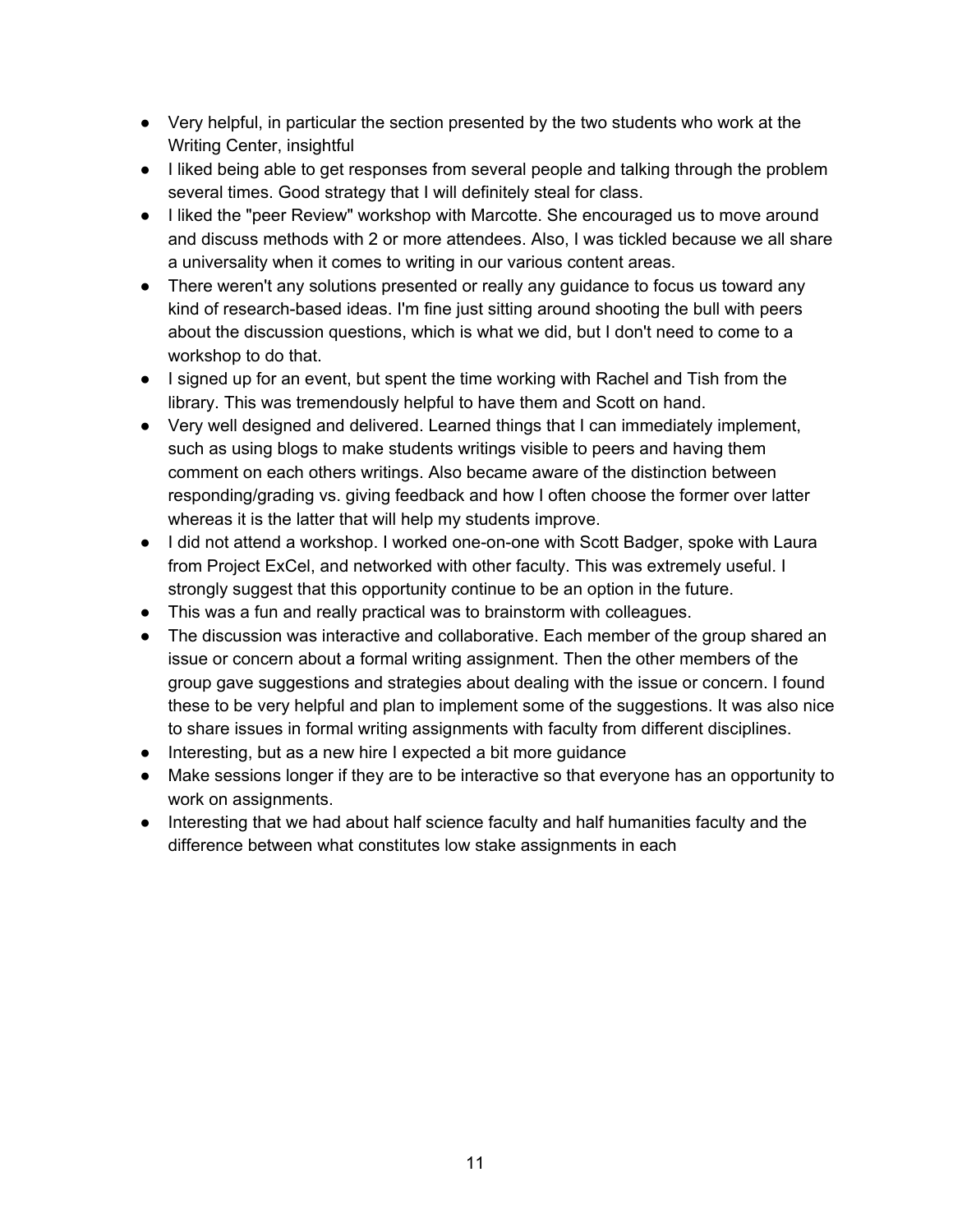

Please rate your level of satisfaction with this year's lunch speaker, Dr. Howard Tinberg? 37 responses

# **Comments**

- He seemed like a nice guy, but the talk was uninspiring. Really directed to those who teach Comp rather than classes in a discipline, and he used incomprehensible acronyms. Felt like a re-tread of a conference paper.
- Unappealing, lacked dynamic or spontaneity, read from a prepared statement, unengaging, a minor-league presentation performed before a major-league crowd
- The content was superb. He's thoughtful and informative. However, his reading his comments as deadly dull, and he mumbled a lot so despite the microphone I had difficulty deciphering his words. When he spoke extemporaneously, and during the Q and A he was much more effective and stimulated useful discussion.
- Dr. Tinberg's lecture was very interesting and thought provoking. It made me think of the reading/writing connection a little differently. As instructors, we should think about and try to implement reading in our course so that students can engage more with the text and comprehend it more meaningfully. Reading should be more than a basis or prompt for a writing assignment. It should foster a lifelong and useful skill. The challenge is how to incorporate reading into our classrooms so it does motivate more student engagement.
- Dr. Tinberg missed his audience entirely.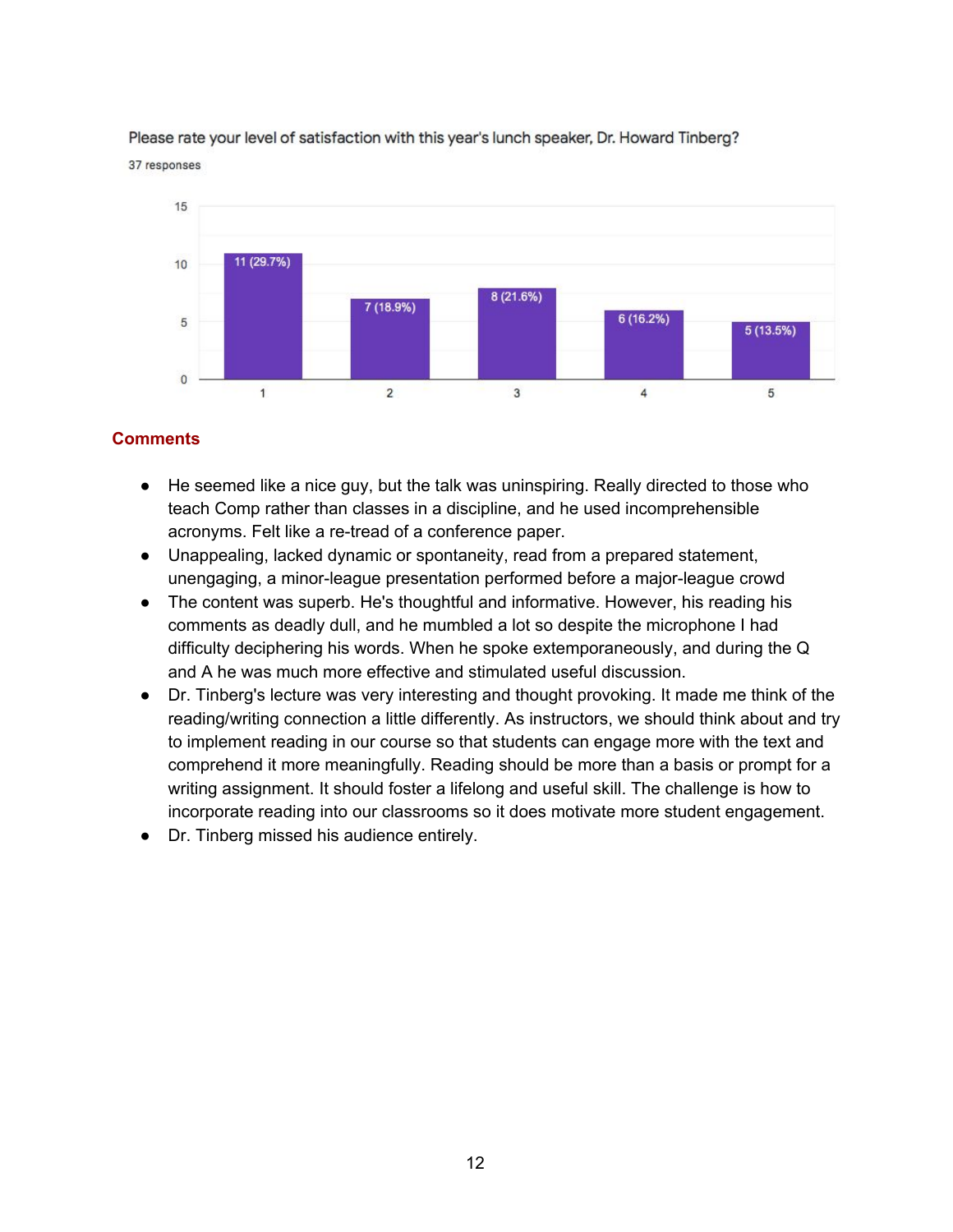### How satisfied were you with the food/meal options (i.e., breakfast, lunch)?

40 responses



ıО

## **Comments**

- The food at these things is usually so bad that I just eat before I come and after I leave, but going forward I may not need to do that.
- The chicken taco was off the charts! Loved the lavish, unctuous, gloppy-gooeyness and slippery-sloppy-spilling-on-your-chin condiments!
- Best food in any RIC event I attended!

## **How can we improve the Faculty Development Workshop in future years?**

- By continuing to maintain the standard of excellence you have exhibited year after year.
- I think this was a winning format.
- I like what it's done and how it's evolved
- The Writing Board is creative and resourceful, year after year, in thinking of different ways to engage the faculty in discussions of how to be more effective educators. I also appreciate the opportunity to interact with faculty across the campus.
- I would have you continue to have us bring work and share feedback.
- I really enjoyed the time I spent after my workshop and before lunch working on my courses. It was very helpful to have Scott (BB) and Tish (Library) there to get quick answers to questions and problem solve in real time. I would like to have the room reserved after lunch for an hour to continue working with the resources provided; I didn't get the chance to get to everyone.
- I know there aren't agreed upon right answers for most of the questions people have but some presentation of researched strategies and where to find them might help. The sessions seemed to reveal that we mostly have the same experiences and questions, but we all kind of just shared what we've tried and guessed at why they failed to achieve our desired results.
- Not sure. I like the balance between being able to talk about writing with faculty and staff here at RIC and also hearing from somebody who is engaging with issues more broadly.